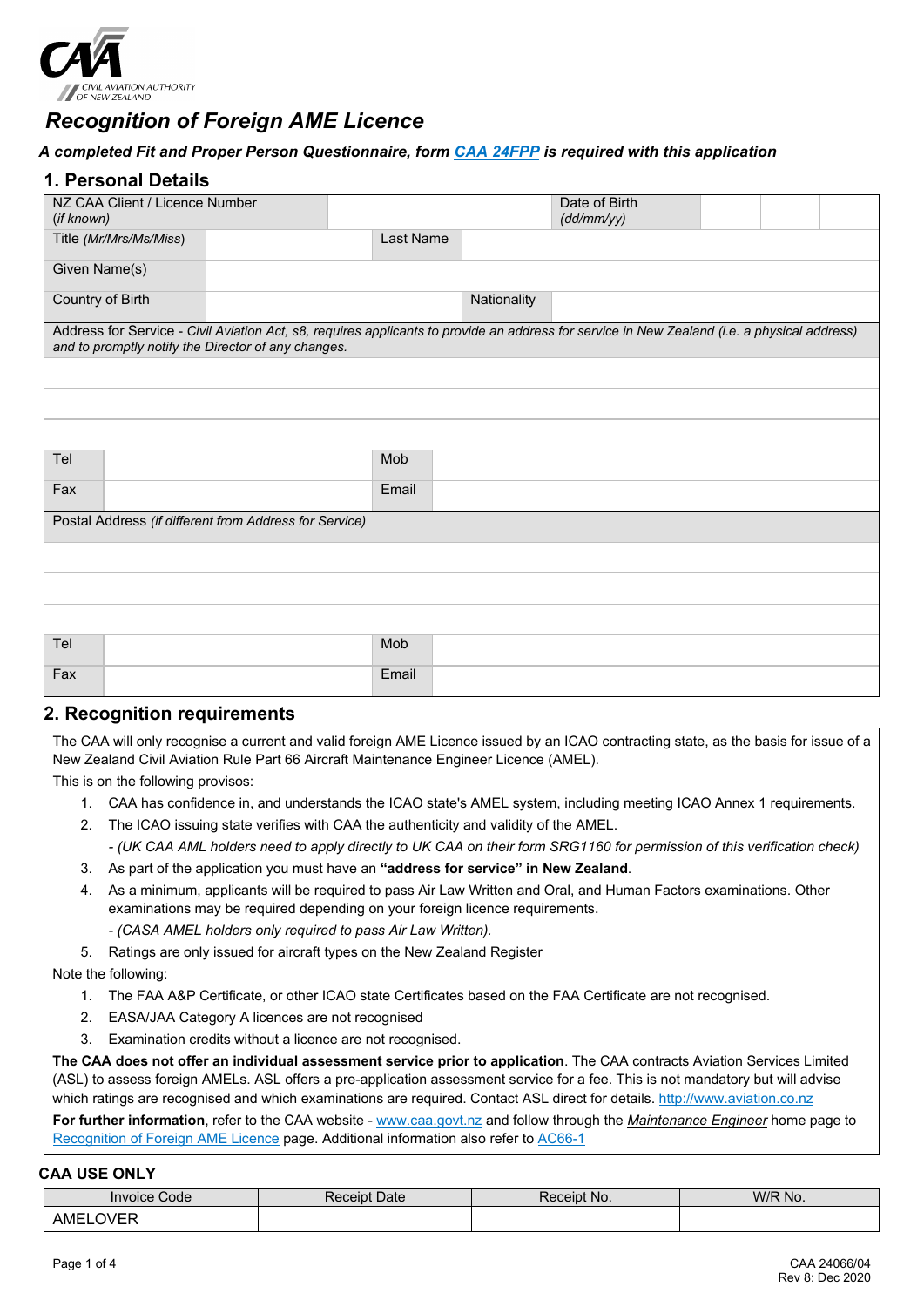### **3. Details of Foreign Licence**

| Please complete details<br>relating to your foreign                                                                                           | Foreign Licence Number | Country or State | <b>Expiry Date</b> | Date First Issued |  |  |  |  |  |  |
|-----------------------------------------------------------------------------------------------------------------------------------------------|------------------------|------------------|--------------------|-------------------|--|--|--|--|--|--|
|                                                                                                                                               |                        |                  |                    |                   |  |  |  |  |  |  |
| $licence(s)$ .                                                                                                                                |                        |                  |                    |                   |  |  |  |  |  |  |
| A certified copy of your licence, relevant course certificates, experience logs and authorisations held to be included with this application. |                        |                  |                    |                   |  |  |  |  |  |  |

### **4. Declaration**

| The provision of false<br>information or failure to<br>disclose information<br>relevant to the grant or                                                                                     | I declare that to the best of my knowledge and belief the statements made and the information<br>supplied in this application and the attachments are complete and correct.                                                                                                                                                                                                                                                                                      |  |  |  |  |  |  |  |
|---------------------------------------------------------------------------------------------------------------------------------------------------------------------------------------------|------------------------------------------------------------------------------------------------------------------------------------------------------------------------------------------------------------------------------------------------------------------------------------------------------------------------------------------------------------------------------------------------------------------------------------------------------------------|--|--|--|--|--|--|--|
| holding of an aviation                                                                                                                                                                      | <b>Consent to Disclosure &amp; Collection</b>                                                                                                                                                                                                                                                                                                                                                                                                                    |  |  |  |  |  |  |  |
| document constitutes an<br>offence under Section 49<br>of the Civil Aviation Act<br>1990 and is subject, in<br>the case of an individual.<br>to imprisonment for a<br>term not exceeding 12 | l authorise the collection by the Director of Civil Aviation or his delegate (hereinafter referred to as "the<br>Director") from, and the disclosure to the Director by, any person, organisation or government department<br>of any details of my knowledge & compliance with transport safety regulatory requirements.<br>authorise the Director to use, and disclose, the information obtained about me for any purpose under the<br>Civil Aviation Act 1990. |  |  |  |  |  |  |  |
| months or to a fine not<br>exceeding \$10,000.                                                                                                                                              | <b>Date</b><br><b>Applicant's</b><br><b>Signature</b>                                                                                                                                                                                                                                                                                                                                                                                                            |  |  |  |  |  |  |  |

### **5. Applicant's Check List**

| Please ensure all<br>documents are enclosed.<br>Applications which are<br>incomplete or lacking any |                         | Certified copy of Foreign Licence enclosed                                                            |                                                                         |  |
|-----------------------------------------------------------------------------------------------------|-------------------------|-------------------------------------------------------------------------------------------------------|-------------------------------------------------------------------------|--|
|                                                                                                     | 2.                      | Certified copies of relevant course certificates, experience logs and authorisations held<br>enclosed |                                                                         |  |
|                                                                                                     | required documents will | 3.                                                                                                    | Proof of Payment - For Fee(s)                                           |  |
| be returned.                                                                                        | 4.                      | Name completed at top of pages                                                                        |                                                                         |  |
|                                                                                                     |                         | 5.                                                                                                    | Completed Fit and Proper Person Questionnaire enclosed - Form CAA 24FPP |  |

**Scan this form and email with a copy of your receipt to [lic.applications@caa.govt.nz](mailto:lic.applications@caa.govt.nz)**,, or post to Civil Aviation Authority, PO Box 3555, Wellington 6140, New Zealand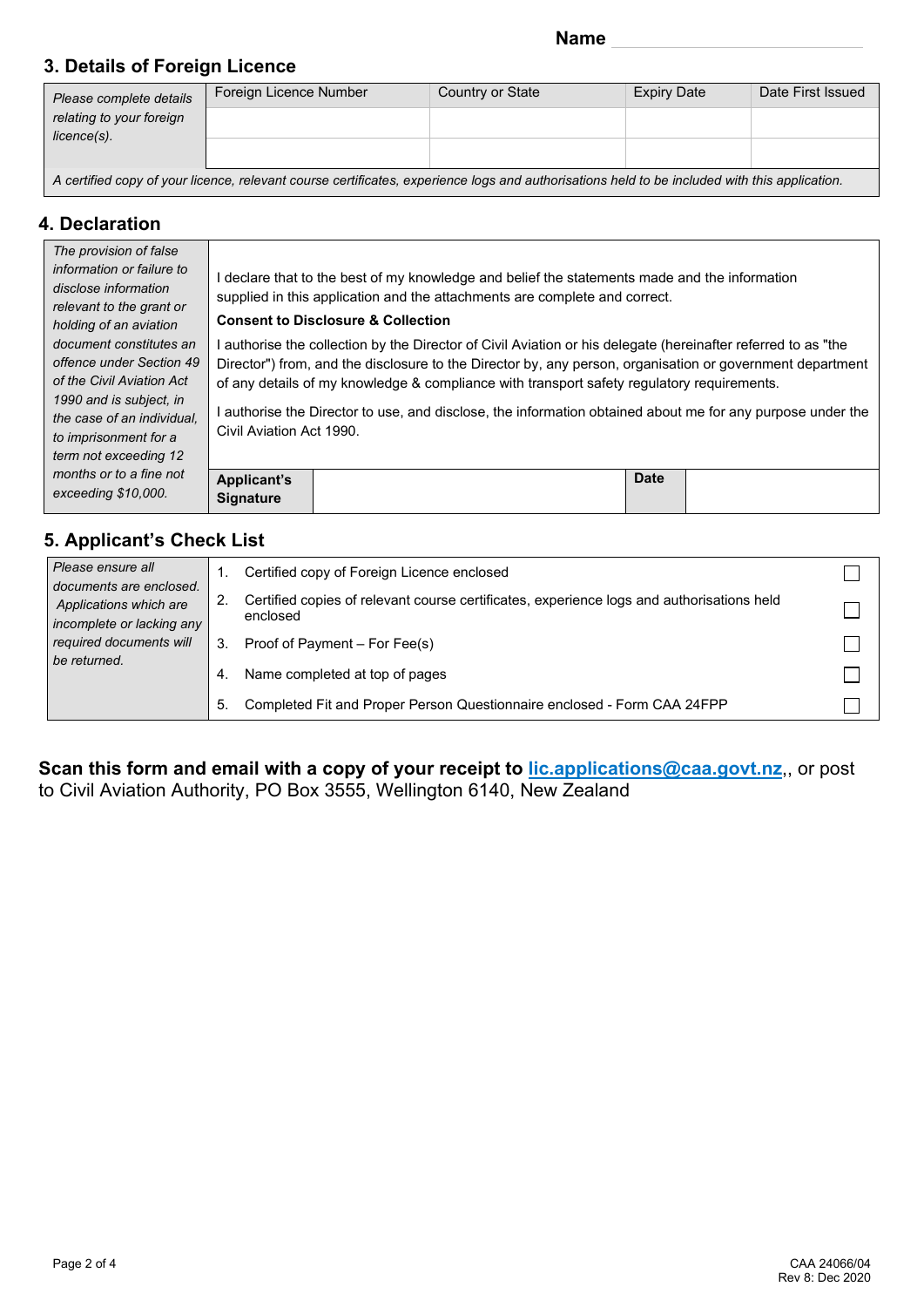**Name**

### **CAA USE ONLY**

|                                                   |  |  |  |  |  |  |    |                                  |    | Yes                            | No     |                |        |        |
|---------------------------------------------------|--|--|--|--|--|--|----|----------------------------------|----|--------------------------------|--------|----------------|--------|--------|
| Examinations                                      |  |  |  |  |  |  |    | Copy of current Licence enclosed |    |                                | ΙI     | $\blacksquare$ |        |        |
| Required                                          |  |  |  |  |  |  | 17 | $20\,$                           | 21 | Licence verification completed |        |                | $\Box$ | $\Box$ |
| Passed                                            |  |  |  |  |  |  |    |                                  |    | Fee Correct                    |        |                | $\Box$ |        |
| <b>Assessment Details</b><br>Assessment completed |  |  |  |  |  |  |    |                                  |    | П                              | $\Box$ |                |        |        |
|                                                   |  |  |  |  |  |  |    |                                  |    |                                |        |                |        |        |
|                                                   |  |  |  |  |  |  |    |                                  |    |                                |        |                |        |        |
|                                                   |  |  |  |  |  |  |    |                                  |    |                                |        |                |        |        |
|                                                   |  |  |  |  |  |  |    |                                  |    |                                |        |                |        |        |
|                                                   |  |  |  |  |  |  |    |                                  |    |                                |        |                |        |        |
|                                                   |  |  |  |  |  |  |    |                                  |    |                                |        |                |        |        |
|                                                   |  |  |  |  |  |  |    |                                  |    |                                |        |                |        |        |
|                                                   |  |  |  |  |  |  |    |                                  |    |                                |        |                |        |        |
| <b>Categories and Ratings Granted</b>             |  |  |  |  |  |  |    |                                  |    |                                |        |                |        |        |
|                                                   |  |  |  |  |  |  |    |                                  |    |                                |        |                |        |        |
|                                                   |  |  |  |  |  |  |    |                                  |    |                                |        |                |        |        |
|                                                   |  |  |  |  |  |  |    |                                  |    |                                |        |                |        |        |
|                                                   |  |  |  |  |  |  |    |                                  |    |                                |        |                |        |        |
|                                                   |  |  |  |  |  |  |    |                                  |    |                                |        |                |        |        |
|                                                   |  |  |  |  |  |  |    |                                  |    |                                |        |                |        |        |
|                                                   |  |  |  |  |  |  |    |                                  |    |                                |        |                |        |        |
|                                                   |  |  |  |  |  |  |    |                                  |    |                                |        |                |        |        |
|                                                   |  |  |  |  |  |  |    |                                  |    |                                |        |                |        |        |
|                                                   |  |  |  |  |  |  |    |                                  |    |                                |        |                |        |        |
|                                                   |  |  |  |  |  |  |    |                                  |    |                                |        |                |        |        |
|                                                   |  |  |  |  |  |  |    |                                  |    |                                |        |                |        |        |
| Licence Endorsement                               |  |  |  |  |  |  |    |                                  |    |                                |        |                |        |        |
|                                                   |  |  |  |  |  |  |    |                                  |    |                                |        |                |        |        |
|                                                   |  |  |  |  |  |  |    |                                  |    |                                |        |                |        |        |
|                                                   |  |  |  |  |  |  |    |                                  |    |                                |        |                |        |        |
|                                                   |  |  |  |  |  |  |    |                                  |    |                                |        |                |        |        |
|                                                   |  |  |  |  |  |  |    |                                  |    |                                |        |                |        |        |
|                                                   |  |  |  |  |  |  |    |                                  |    |                                |        |                |        |        |
| Assessment                                        |  |  |  |  |  |  |    |                                  |    |                                | Date   |                |        |        |
| completed by                                      |  |  |  |  |  |  |    |                                  |    |                                |        |                |        |        |